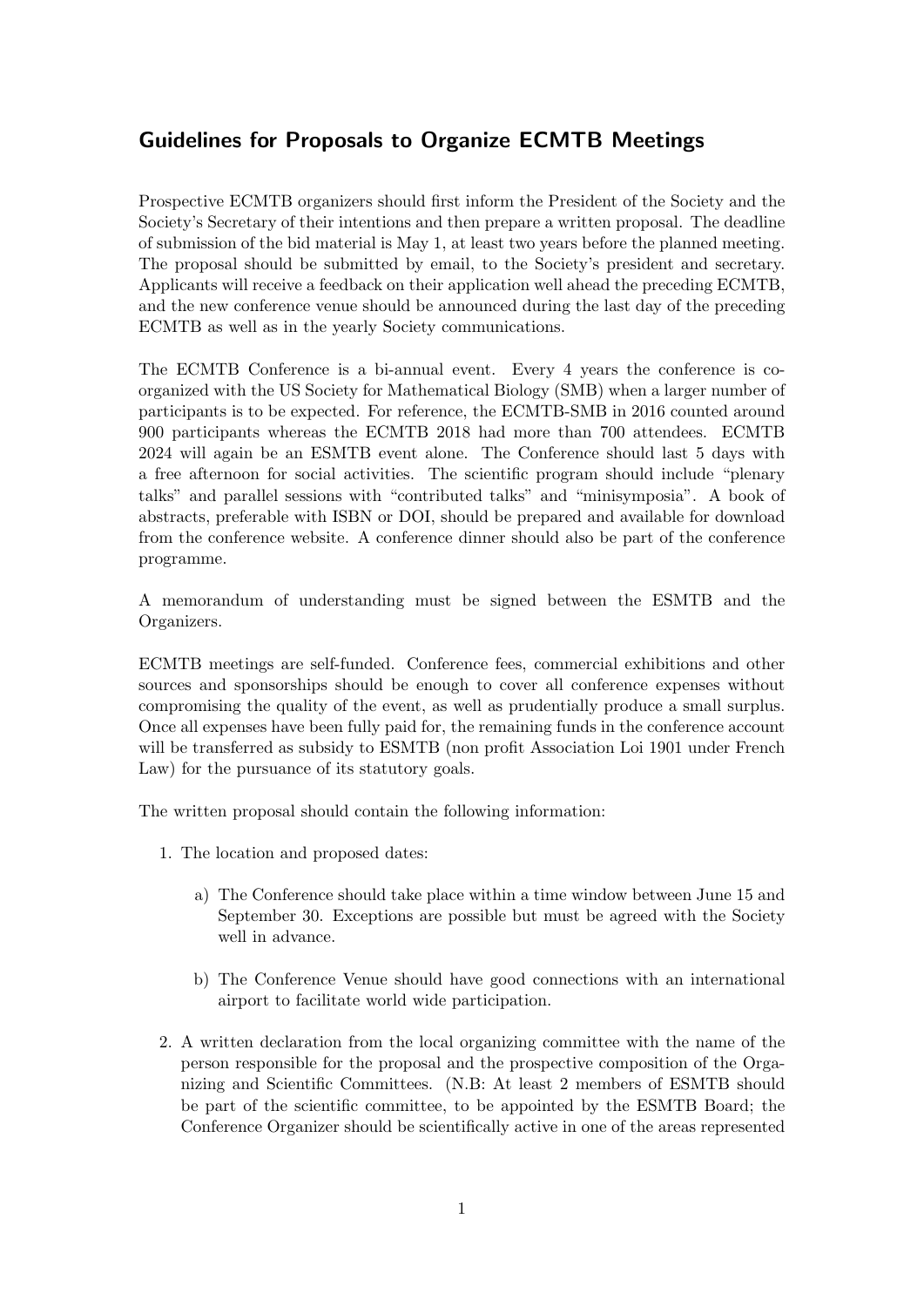by the Society and should have experience in organizing scientific events).

- 3. A full description of the Conference Venue, including the spaces designed to accommodate the scientific and social activities proposed by the conference organizers. These conference facilities should include at least:
	- a) One main conference room (capacity of more than 500 seats). When the number of delegates exceeds 550, organizers should be able to prepare parallel rooms with TV-screens transmitting the plenary talks to delegates that eventually can not access the main conference room.
	- b) 12 parallel conference rooms (6 room with capacity of 50 seats each; 6 rooms with capacity 100 sitting places each).
	- c) 2 service rooms (for secretarial work, board meetings and the like).
	- d) A main hall for poster sessions, poster boards and commercial exhibition spaces for potential sponsors and publishers.
	- e) External spaces for coffee breaks (and lunch) for the conference participants.
- 4. A declaration by the proposed Conference Organizers detailing how the host Institution will carry out the following tasks under its own responsibility:
	- a) Setting up a conference account, for the reception of registration fees and other sources of conference income, the issuing of the corresponding invoices and/or receipts, and for the payment of the expenses related to the Conference.
	- b) Preparing and hosting the webpage of the conference. The conference website should host all necessary information about the scientific program as well as the logistic information for participates to attend the event such as i) travel access to the venue and transportation facilities (e.g. taxi, shuttle, metro); ii) hotels; iii) information about visa application and iv) weather conditions at the time of the conference, etc.
	- c) Designing and printing the conference logo and poster.
	- d) Organizing lunch and coffee breaks for the conference participants, with a format and at a cost to be agreed upon with the Organizing Committee, with cost to be paid for from the conference account.
	- e) Obtaining special agreements with hotels and student accommodation as well as pre-booked rooms to guarantee accommodation to all foreign participants (a travel agency is often required to help the organizers with accommodation, excursion and conference dinner) and organizing catering services (coffee breaks, welcome reception and eventually lunch box).
	- f) Providing a final conference report and budget after the conference accounts